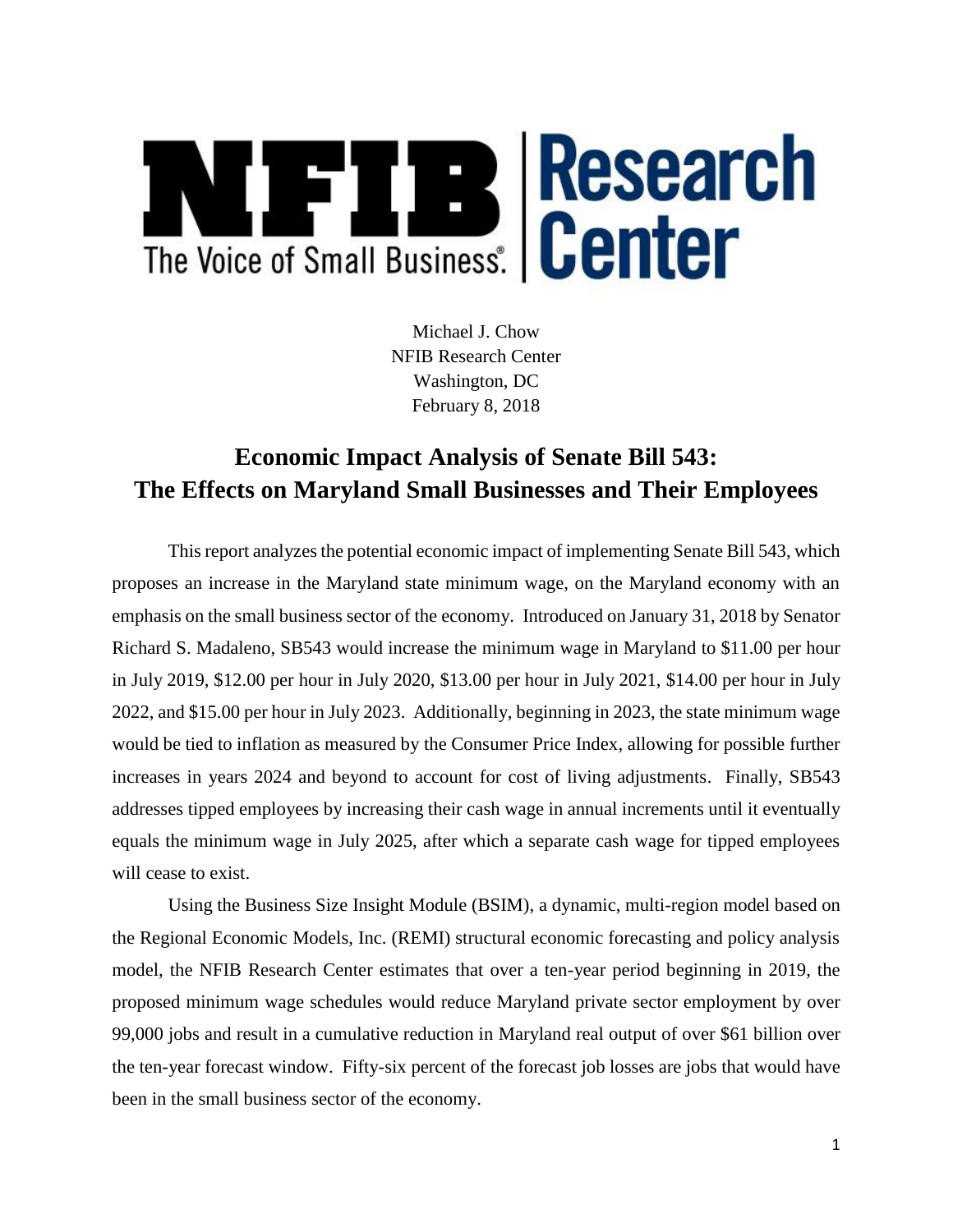### **Introduction**

Employers in all fifty states are required to offer workers a minimum wage in exchange for their labor. The primary federal statute concerning minimum wages is the Fair Labor Standards Act (FLSA) of 1938 which, as amended, establishes a basic minimum wage that must be paid to covered workers. The current federal minimum wage is \$7.25 per hour. States are permitted to establish their own minimum wages which have the potential to replace the federal rate as the basic minimum wage, provided that a state's minimum wage exceeds the federal rate. The effective minimum wage in the state of Maryland is currently \$9.25 per hour (**Table 1**), \$2.00 per hour higher than the federal rate. It is set to increase to \$10.10 per hour on July 1, 2018.

| Year | <b>Minimum Wage</b> | Year | <b>Minimum Wage</b> |
|------|---------------------|------|---------------------|
| 1977 | $$2.30$ (per hour)  | 1998 | \$5.15              |
| 1978 | \$2.65              | 1999 | \$5.15              |
| 1979 | \$2.90              | 2000 | \$5.15              |
| 1980 | \$3.10              | 2001 | \$5.15              |
| 1981 | \$3.35              | 2002 | \$5.15              |
| 1982 | \$3.35              | 2003 | \$5.15              |
| 1983 | \$3.35              | 2004 | \$5.15              |
| 1984 | \$3.35              | 2005 | \$5.15              |
| 1985 | \$3.35              | 2006 | \$5.15              |
| 1986 | \$3.35              | 2007 | \$6.15              |
| 1987 | \$3.35              | 2008 | \$6.15              |
| 1988 | \$3.35              | 2009 | \$6.55              |
| 1989 | \$3.35              | 2010 | \$7.25              |
| 1990 | \$3.35              | 2011 | \$7.25              |
| 1991 | \$3.80              | 2012 | \$7.25              |
| 1992 | \$4.25              | 2013 | \$7.25              |
| 1993 | \$4.25              | 2014 | \$7.25              |
| 1994 | \$4.25              | 2015 | \$8.25              |
| 1995 | \$4.25              | 2016 | \$8.75              |
| 1996 | \$4.25              | 2017 | \$8.75              |
| 1997 | \$4.75              | 2018 | \$9.25              |

**Table 1: Historical Effective Minimum Wage Rates for Non-farm Employment in Maryland**

Source: Department of Labor

Since the end of the Great Recession in 2009, the minimum wage in Maryland has increased from \$6.55 per hour in 2009 to its current level of \$9.25 per hour. Despite this considerable increase in the state minimum wage (an increase of 54 percent by this coming July),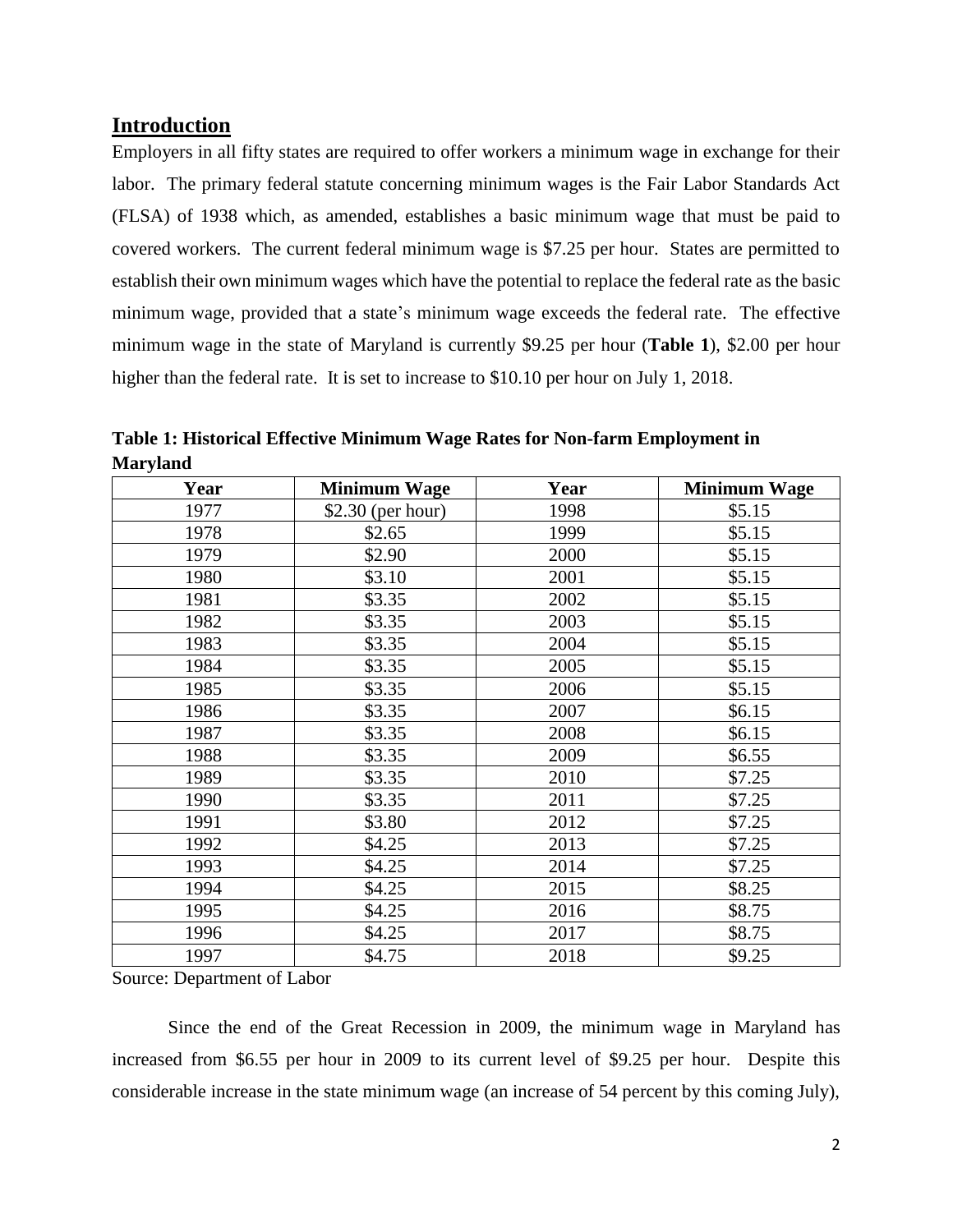certain interests argue for an even higher minimum wage. One proposal put forward by lawmakers that would increase the state minimum wage still more is Senate Bill 543, which would increase the state minimum wage in annual increments to a final rate of \$15.00 per hour for all Maryland employer firms, after which it would be tied to inflation. SB543 would also effectively eliminate the category of workers known as "tipped" workers by gradually raising the mandatory cash wage paid to such workers to the level of the minimum wage. Should SB543 pass both MD legislative chambers and be signed into law by Governor Hogan, the state minimum wage would increase by a further 62 percent from its current level by 2024.

This brief report quantifies the potential economic impact implementation of the proposed minimum wage increase might have on Maryland small businesses and their employees by using the Business Size Insight Module. The BSIM is a dynamic, multi-region model based on the Regional Economic Models, Inc. (REMI) structural economic forecasting and policy analysis model which integrates input-output, computable general equilibrium, econometric, and economic geography methodologies. The underlying mechanics of the REMI model are based on decades of peer-reviewed literature.<sup>1</sup> The model is used by numerous clients in both the private and public sectors.<sup>2</sup> The BSIM is a customized version of the REMI model that has the unique ability to forecast the economic impact of public policy and proposed legislation on different categories of U.S. businesses differentiated by employee-size-of-firm. Forecast variables include levels of private sector employment and real output. By comparing simulation results for scenarios which include proposed or yet-to-be-implemented policy changes with the model's baseline forecast, the BSIM is able to obtain estimates of how these policy changes would impact employer firms and their employees.

 $1$  A list of the peer-reviewed literature is available at http://www.remi.com/download/model-equations-v2-0?wpdmdl=7783. The list of references includes articles published in the American Economic Review and The Review of Economics and Statistics.

<sup>&</sup>lt;sup>2</sup> The REMI model is used by a diverse group of clients spanning academia, private consulting firms, local and regional governments, and nonprofits, to name a few categories. A list of clients that use the REMI model is available at http://www.remi.com/clients. The list has included consultancies like Boston Consulting Group and Ernst and Young, educational institutions like the Massachusetts Institute of Technology, nonprofit institutions like AARP and the Urban Institute, and federal, regional, and local government agencies.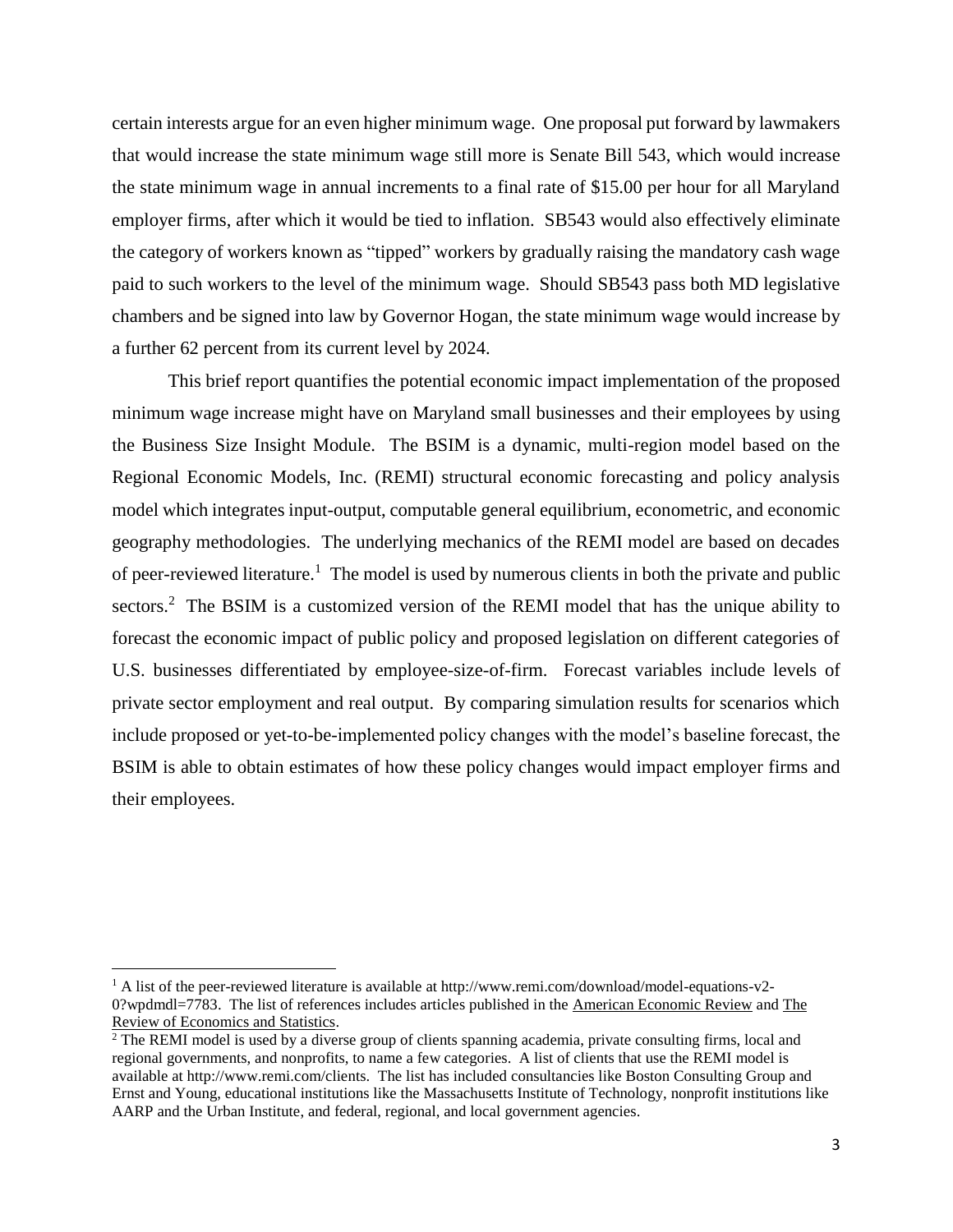# **Description of New Employer Costs Under the Proposed Minimum Wage Increase in Maryland**

Minimum wage increases raise the cost of labor for employers.<sup>3</sup> The proposed increase in the Maryland minimum wage directly raise the cost of labor by mandating annual increases from its current level of \$9.25 per hour (scheduled to increase to \$10.10 per hour in July). Should the legislation become law, the minimum wage would first increase to \$11.00 per hour in July 2019 with scheduled subsequent annual increases of \$1.00 per hour per year until the minimum wage reaches \$15.00 per hour in July 2023. The minimum wage would then be tied to inflation and would be subject to possible annual increases due to cost of living adjustments starting in July 2024. The cost of living adjustments would be calculated using the percentage change in the Consumer Price Index (CPI).

Since 2010, inflation as measured by CPI has averaged 1.7 percent (**Chart 1**). This measure is quite close to the Federal Reserve's target inflation rate of two percent. Of course, as the chart plainly shows, inflation did not remain static from 2010 to today. On the contrary, the index experienced large swings driven in no small part by volatility in the energy markets due to the rise of shale oil production and, more recently, decisions by at least one major oil producer to prioritize national market share rather than protect commodity prices. But despite any short-term volatility in inflation, the long-term rate of inflation has remained fairly close to the Fed's stated target rate. For this reason (and placing confidence that the Fed will be able to keep inflation close to two percent in the future), we assume that inflation in out years will equal two percent, an important assumption because of the cost of living adjustments described earlier.

Raising the minimum wage to \$15.00 per hour from its current level is equivalent to raising the cost of labor for employers of minimum wage workers by 62 percent. These increases to the cost of labor are not inconsequential. According to the Bureau of Labor Statistics, there are 6,000 workers in Maryland who currently earn the minimum wage.<sup>4</sup> A further 24,000 workers who earn below the minimum wage, and this set of workers would also be impacted by the legislation due

 $\overline{\phantom{a}}$ 

<sup>&</sup>lt;sup>3</sup> Good overviews of the literature on the minimum wage can be found in:

Brown, Charles, Curtis Gilroy, and Andrew Cohen, "The Effect of the Minimum Wage on Employment and Unemployment: A Survey," NBER Working Paper No. 846, January 1982;

Neumark, David and William Wascher, "Minimum Wages, Labor Market Institutions, and Youth Employment: A Cross-National Analysis," Industrial and Labor Relations Review, Vol. 57, No. 2, January 2004.

<sup>&</sup>lt;sup>4</sup> "Characteristics of Minimum Wage Workers: 2016," Table 3, Bureau of Labor Statistics,

http://www.bls.gov/opub/reports/minimum-wage/2016/pdf/home.pdf.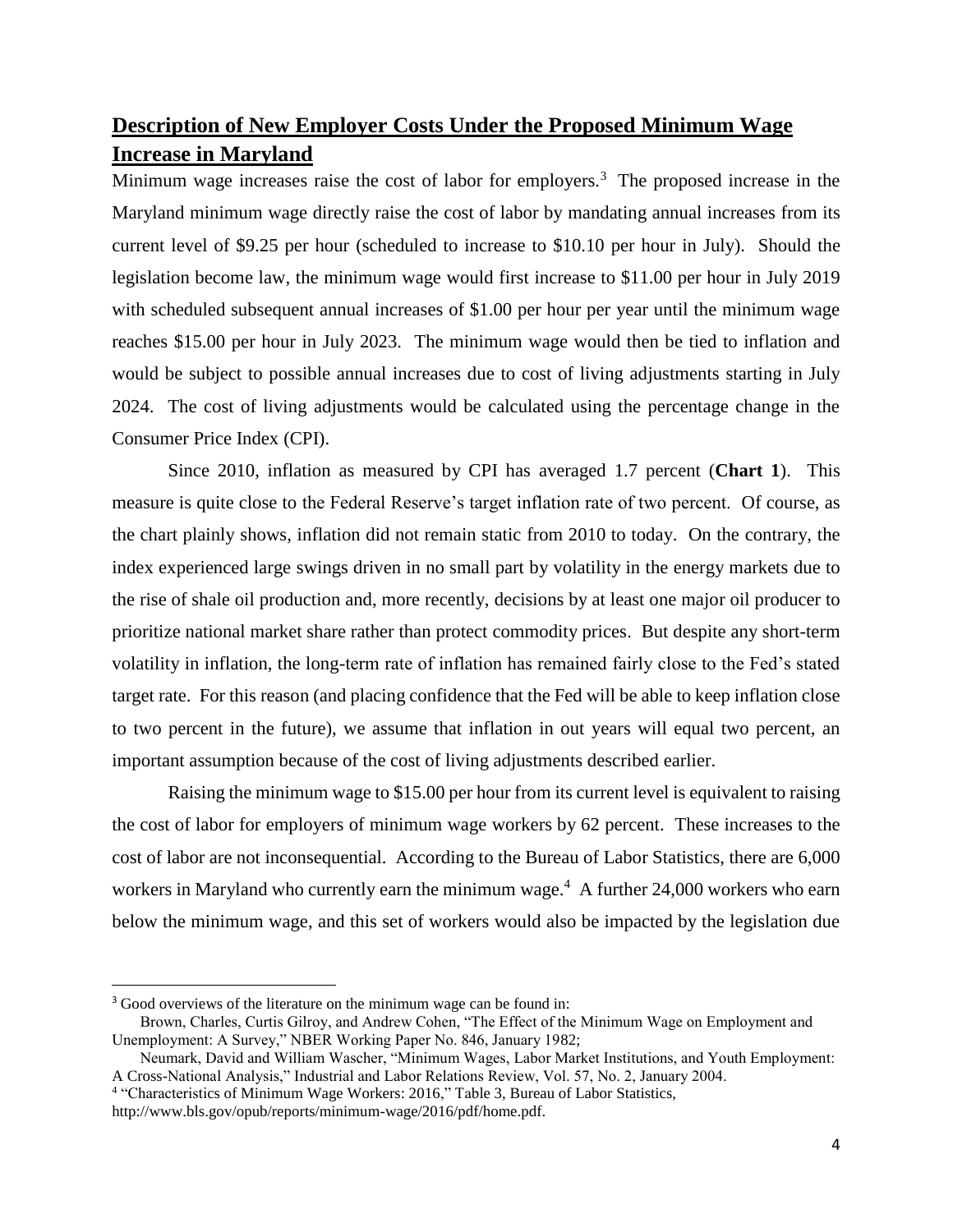to proposed changes to the cash wage paid to "tipped" employees. As defined by the Department of Labor, "tipped" employees are employees who "customarily and regularly receive more than \$30 per month in tips."<sup>5</sup> Employers may use tips received by such employees as a credit against their minimum wage obligations to these employees provided that a minimum cash wage, currently set to \$2.13 per hour at the federal level, is also paid to these employees.





States have the option of establishing their own cash wage. The cash wage in Maryland is currently set to \$3.63 per hour, slightly higher than the federal minimum. Tipped employees are required by law to earn the minimum wage through a sum of cash wages, tips, food, and lodging. SB543 would increase the cash wage for tipped workers in annual increments until it eventually equals the minimum wage in 2026. The bill stipulates that tipped workers are to earn \$5.25 per

<sup>&</sup>lt;sup>5</sup> For detailed information on tipped employees, a useful resource is the DOL fact sheet available here: http://www.dol.gov/whd/regs/compliance/whdfs15.pdf.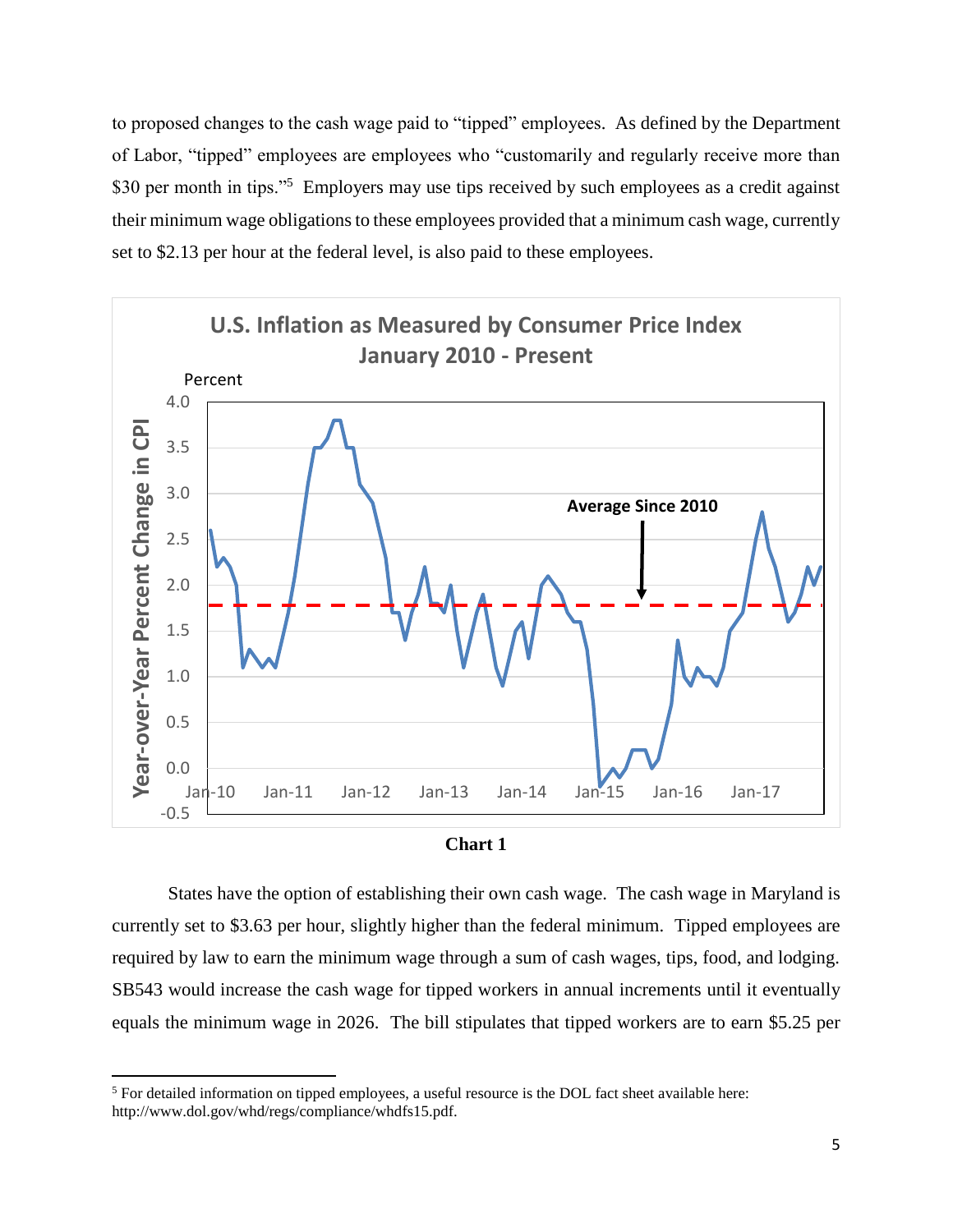hour beginning July 2019, \$7.50 per hour beginning July 2020, \$9.00 per hour beginning 2021, \$10.50 per hour beginning July 2022, \$12.00 per hour beginning July 2023, \$13.50 per hour beginning July 2024, and \$15.00 beginning 2025. Finally, beginning July 2026, employees would be paid a wage at least equal to the state minimum wage, thereby effectively eliminating the class of tipped employees. Taking tipped employees into account, all told, roughly 30,000 workers could be directly affected by the minimum wage increase as outlined in SB543.

| Year | <b>Minimum Wage Schedule for</b><br><b>Current Minimum Wage Workers</b><br>(2% Inflation) | <b>Wage Schedule for Current</b><br>"Tipped Workers"<br>(2% Inflation) |
|------|-------------------------------------------------------------------------------------------|------------------------------------------------------------------------|
| 2018 | \$9.68                                                                                    | \$3.63                                                                 |
| 2019 | \$10.55                                                                                   | \$4.44                                                                 |
| 2020 | \$11.50                                                                                   | \$6.38                                                                 |
| 2021 | \$12.50                                                                                   | \$8.25                                                                 |
| 2022 | \$13.50                                                                                   | \$9.75                                                                 |
| 2023 | \$14.50                                                                                   | \$11.25                                                                |
| 2024 | \$15.00                                                                                   | \$12.75                                                                |
| 2025 | \$15.30                                                                                   | \$14.25                                                                |
| 2026 | \$15.60                                                                                   | \$15.60                                                                |
| 2027 | \$15.90                                                                                   | \$15.90                                                                |
| 2028 | \$16.20                                                                                   | \$16.20                                                                |

**Table 2: Maryland Minimum Wage Trajectories Under Senate Bill 543**

\*Wage rates in the table may not equal the exact rates stipulated in the bill because they are the average of two such stipulated rates (since mandated wage increases are to take place mid-year). *E.g.*, \$10.55 = (\$10.10 + \$11.00)/2.

| Table 3: Percentage Increase in Wages of Maryland Minimum Wage and Tipped Workers |  |  |
|-----------------------------------------------------------------------------------|--|--|
| <b>Under Senate Bill 543</b>                                                      |  |  |

| Year | <b>Percentage Increase in Minimum</b> | <b>Percentage Increase in Wages</b> |
|------|---------------------------------------|-------------------------------------|
|      | <b>Wage Schedule for Current</b>      | for Current "Tipped"                |
|      | <b>Minimum Wage Workers</b>           | <b>Workers</b>                      |
|      | (2% Inflation)                        | (2% Inflation)                      |
| 2019 | 14.1%                                 | 22.3%                               |
| 2020 | 24.3%                                 | 75.6%                               |
| 2021 | 35.1%                                 | 127.3%                              |
| 2022 | 45.9%                                 | 168.6%                              |
| 2023 | 56.8%                                 | 209.9%                              |
| 2024 | 62.2%                                 | 251.2%                              |
| 2025 | 65.4%                                 | 292.6%                              |
| 2026 | 68.6%                                 | 329.8%                              |
| 2027 | 71.9%                                 | 338.0%                              |
| 2028 | 75.1%                                 | 346.3%                              |
| 2029 | 78.6%                                 | 355.2%                              |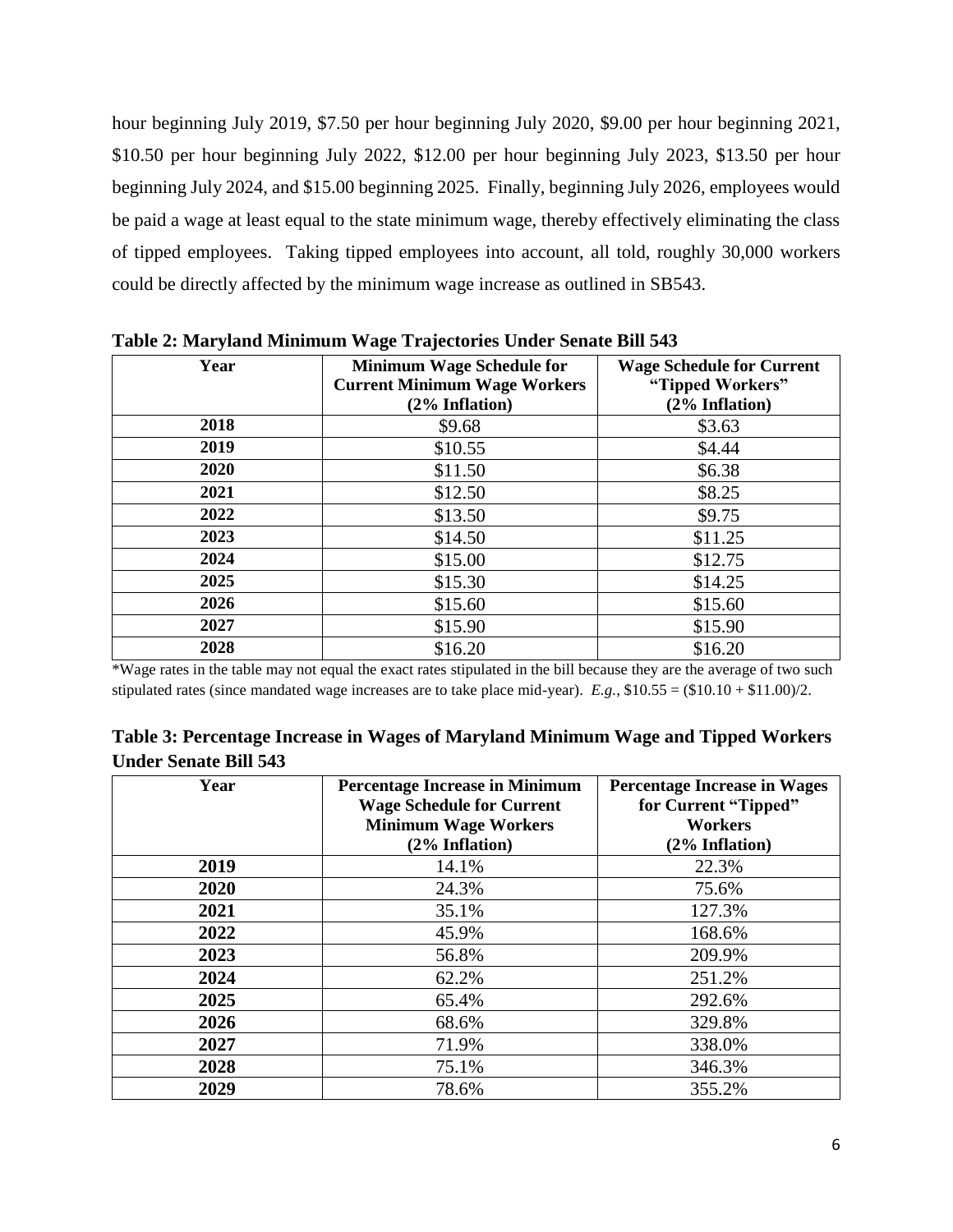Besides tipped employees, another issue a modeler must concern himself with when modeling an increase in the state minimum wage is business size exemptions. Some states exempt businesses of a certain size from minimum wage requirements. For example, Illinois currently exempts employer firms with three or fewer employees from minimum wage laws. Maryland law contains no such outright exemptions to the state minimum wage based on a firm's number of employees. SB543 also contain no such exemptions. For this analysis, we therefore need not worry about modeling a carveout of firms based on firm size.

A further issue takes the form of potential "emulation effects" associated with individuals earning near (just above) the current minimum wage. Some of these individuals will earn between \$9.25 per hour and the higher wages mandated in subsequent years (beginning with \$11.00 per hour in 2019). In the absence of employer action, these workers will see their wages raised automatically to these new levels contingent upon the bill's passage and signing into law. However, wages for these workers may increase to even higher levels if employers attempt to maintain the pre-implementation wage structure and raise wages for these workers to levels above the new minimum wage. Failure to increase the wages of near-minimum-wage earners sufficiently and allowing wage compression to occur may result in workers expressing their dissatisfaction by reducing work effort or leaving. Research suggests that "relative wages are important to workers," and "firms may find it in their profit-maximizing interest to increase [near-minimum-wage] workers' wages when minimum wages increase, in an attempt to restore work effort."<sup>6</sup> For the modeler, a key concern involves estimating how many workers can be expected to contribute to such emulation effects.<sup>7</sup> Based upon state-level data from the Bureau of Labor Statistics, for this analysis, it was adjudged that 30 percent of Maryland's private sector employees less those individuals currently earning at or below the minimum wage would also see per capita raises equal to the dollar amount in wage increases experienced by workers earning *at* the minimum wage in years 2019 and beyond.<sup>8</sup>

<sup>6</sup> Grossman, Jean Baldwin, "The Impact of the Minimum Wage on Other Wages," The Journal of Human Resources, Vol. 18, No. 3 (Summer 1983).

 $<sup>7</sup>$  The assumption that wage changes due to emulation effects occur simultaneously with the minimum wage increase</sup> is supported by research suggesting that "any substantial emulation effects are not long delayed, which seems plausible because increases in the minimum are [typically] well-advertised in advance." See Gramlich, Edward M., "Impact of Minimum Wages on Other Wages, Employment, and Family Incomes," *Brookings Papers on Economic*  Activity, The Brookings Institution, 1974, downloadable at:

http://www.brookings.edu/~/media/projects/bpea/1976%202/1976b\_bpea\_gramlich\_flanagan\_wachter.pdf. <sup>8</sup> According to the Bureau of Labor Statistics, Maryland wage earners at the 10<sup>th</sup> percentile earn \$9.34 per hour, while those at the 25<sup>th</sup> percentile earned \$12.64 per hour. The median wage earner in Maryland earns \$20.68 per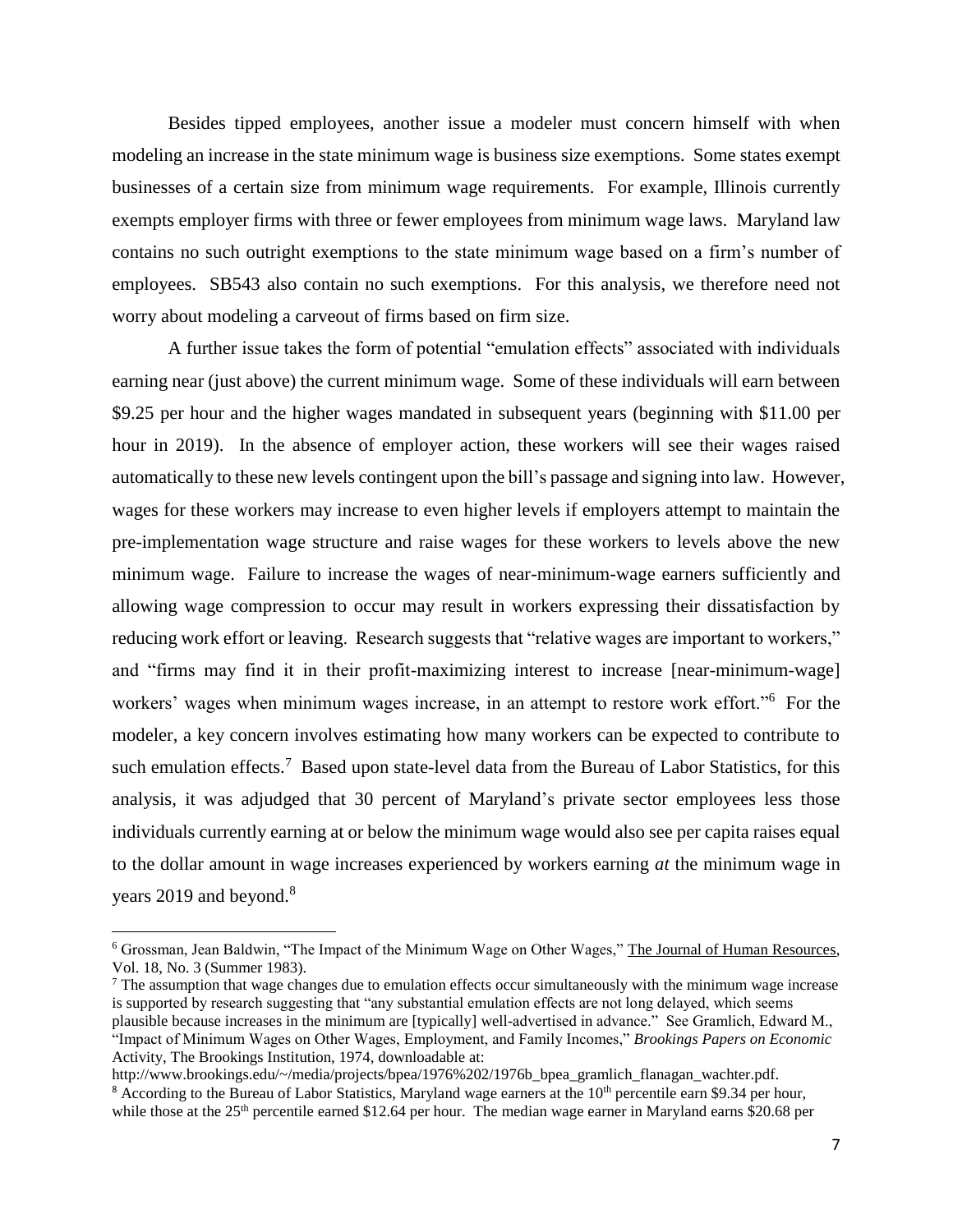Besides the direct cost of higher wages in an increased minimum wage scenario, there are significant additional employer costs in the form of additional payroll taxes that must be paid on wage differentials. In general, an employer's share of payroll taxes equals 7.65 percent of employee wages and salary. Of this 7.65 percent, 6.2 percentage points are intended to help fund old age, survivors, and disability insurance, and 1.45 percentage points go toward helping to pay for Medicare hospital insurance. Employers can expect to pay more in payroll taxes as a consequence of a minimum wage increase.

#### **No Changes to Government Demand**

Given that a mandated minimum wage has been in effect for decades, it is assumed that government mechanisms to monitor compliance with the statute are established and welldeveloped. An increase in the minimum wage therefore should not require the development of new government mechanisms or materially increase government administrative costs. Hence, the analysis assumes no projected increases in government demand resulting from the implementation of the proposed minimum wage increase.

### **Additional Private Spending in the Economy**

l

Consumers in an economy have two choices of what to do with their after-tax income. They can either choose to spend it, thereby increasing consumption within the economy, or they can elect to save it, and in doing so potentially increase investment in the economy. Government stimulus programs frequently focus on transferring wealth to lower-earning individuals because of the strong likelihood that these individuals will elect to spend the additional wealth, producing a consumption-fueled boost to the economy, rather than to save. $9$  Consistent with expectations pertaining to increases in income for low-income workers, this analysis assumes that new

hour. Emulation effects can be assumed to occur among workers who earn near (within a few dollars of) the minimum wage. For workers who are assumed to experience emulation effects, it is assumed that their wages increase on the same dollar for dollar basis that minimum wage workers experience due to the proposed minimum wage increases, thereby maintaining the same pre-implementation wage structure in terms of dollar differences between workers along the pay scale (even though wage compression still occurs in percentage terms).

<sup>9</sup> According to the Congressional Budget Office, "increases in disposable income are likely to boost purchases more for lower-income than for higher-income households. That difference arises, at least in part, because a larger share of people in lower-income households cannot borrow as much money as they would wish in order to spend more than they do currently." See: "The Economic Outlook and Fiscal Policy Choices: Statement of Douglas W. Elmendorf, before the Committee on the Budget, United States Senate," Congressional Budget Office, September 28, 2010, p. 36.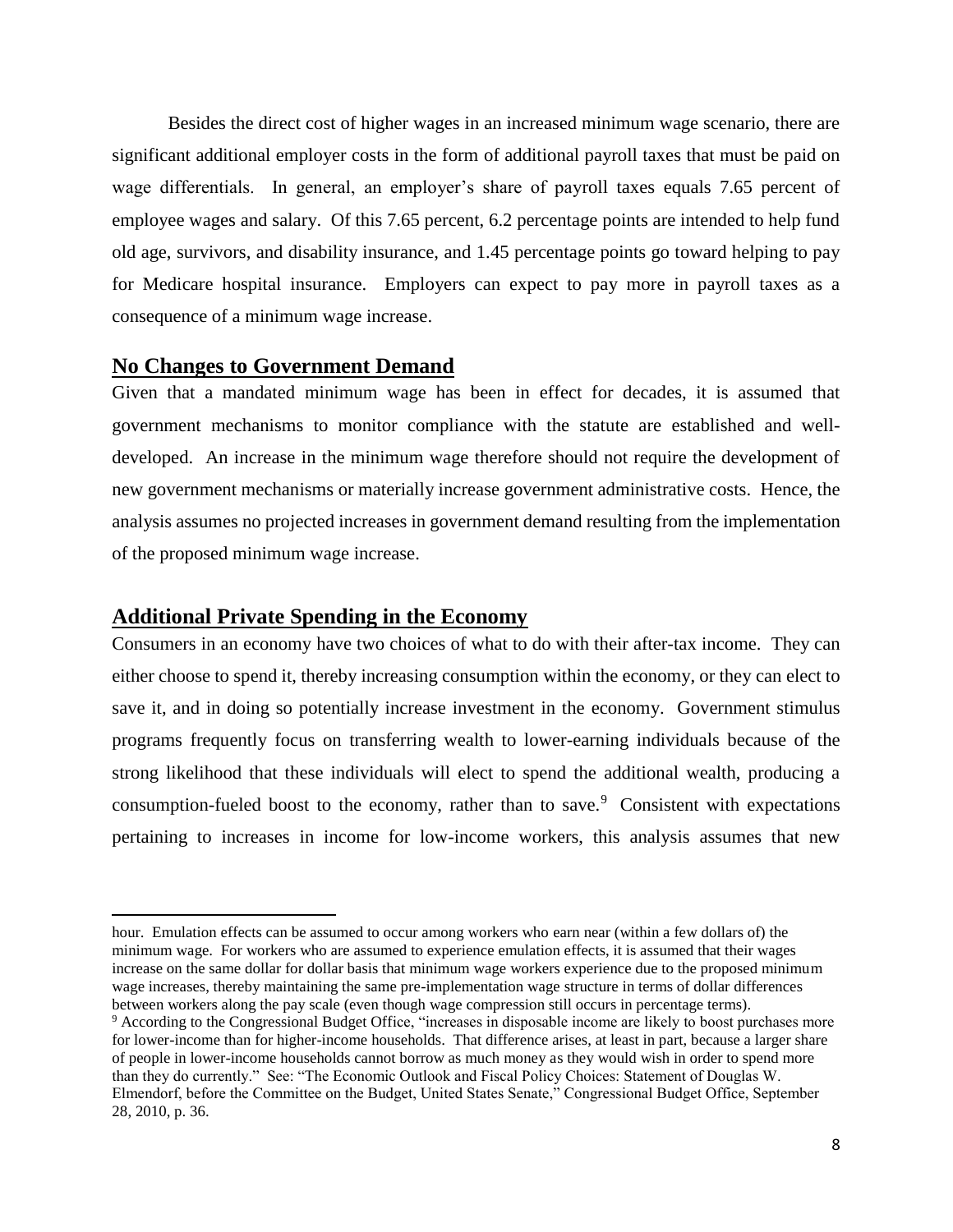additional income received by minimum wage earners is spent (and not saved), leading to an increase in consumption.

In the analysis, the conversion of higher labor costs for employers into increased consumption by workers receiving wage increases occurs automatically due to the way in which wage costs are inputted into the BSIM. Since employer costs described in this analysis derive from an increase in the minimum wage, the costs were inputted into the BSIM under the "Wage Labor Cost" variable. The costs were distributed across different industry categories and different employee-size-of-business categories according to existing industry and business size distributions published in the Census Bureau's Statistics on U.S. Businesses dataset. This distribution allows the BSIM to generate results for separate employee-size-of-firm categories.

Increases in the "Wage Labor Cost" variable in the BSIM translate directly to increases in the "Compensation Rate" policy variable which is used in intermediate calculations during the simulation process. During simulations, such compensation rate increases are directly "fed back" into the economy in the form of higher consumer spending on the part of workers who now have extra money to spend. Such dynamics are important in a minimum wage simulation since, as mentioned previously, it is believed that during cases involving the transfer of wealth to lowerearning individuals, there is a strong likelihood that these individuals will elect to spend the additional wealth (rather than save), producing a consumption-fueled boost to the economy. Concerns that minimum wage increases may provide a countervailing spending "stimulus" effect to the economy are therefore satisfied automatically in this analysis.<sup>10</sup>

l

<sup>&</sup>lt;sup>10</sup> The fact that the BSIM automatically accounts for an increase in consumer spending as a consequence of an increase in the "Wage Labor Cost" variable is an important point that should not be missed. That increased consumption is automatically accounted for by the model in an analysis of a minimum wage increase means that exogenous increases in private sector demand are unnecessary for a model to be complete. Including such exogenous increases makes the resulting forecasts conservative.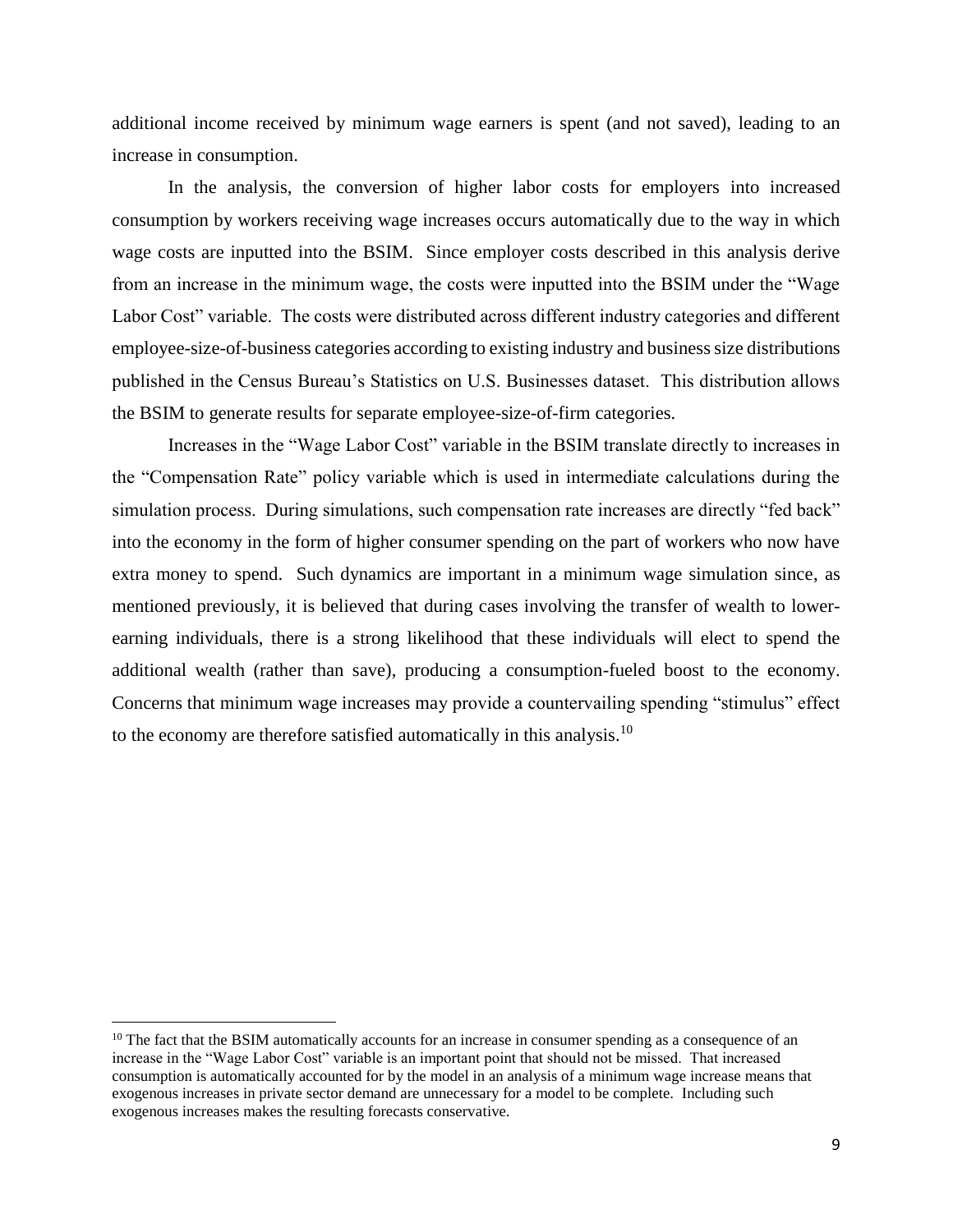#### **Simulation Results: Maryland Senate Bill 543**

BSIM simulation results for the modeled scenario in which SB543 becomes law are provided below. All employment figures are expressed as number of employees, while output figures are expressed as billions of 2015 dollars. Under the above assumptions, over 99,000 Maryland jobs are forecast to be lost by in year 2028 (**Table 4**). More precisely, the BSIM forecasts that there will be more than 99,000 fewer jobs in 2028 due to the mandated increase in the cost of labor than there otherwise would have been (if the minimum wage was not increased). Approximately 56 percent of the forecast jobs lost are jobs that would have been in the small business sector of the economy.<sup>11</sup> Equivalently, more than 55,000 small business jobs are forecast to be lost due to the increase in the minimum wage to \$15.00 per hour and higher. More than 22,000 jobs are forecast to be lost at the smallest firms (those with fewer than 20 employees).

At a sector level, the retail trade and accommodation and food services industries are forecast to experience significant job losses. The BSIM forecasts that in 2028, there will be over 13,500 fewer jobs in each of the retail and food services and drinking industries. These results are especially unfortunate given that income for workers in these industries are typically on the lower end of the income distribution and that these workers are usually the very individuals that minimum wage policies seek to help. Sixty-one percent of the jobs lost in the food services and drinking industry are small business jobs, a not surprising result since 62 percent of workers currently employed in accommodations and food services work for small employers.

In addition to forecast reductions in employment, real output<sup>12</sup> is also projected to decrease by \$12 billion by 2028 (**Table 5**). Half of the reduction in real output is expected to occur in the small business sector of the economy. Over the ten-year forecast window, the *cumulative* real output lost is projected to exceed \$61 billion (**Table 6**).

 $\overline{\phantom{a}}$ 

<sup>&</sup>lt;sup>11</sup> This analysis adopts the Small Business Administration's size-of-business threshold of 500 employees to distinguish between small businesses and large businesses in the analysis of results. The 500-employee threshold is frequently used by researchers to delineate the small business sector when working with firm-size data. This definition is different from the definition of "small business" as stipulated in the paid leave ballot proposal language.

 $12$  The term "output" refers to the aggregate output of the Maryland economy (MD gross domestic product (GDP)). GDP has three possible definitions: (1) the value of final goods and services produced in an economy during a given period (as opposed to raw materials or intermediate goods which are produced or sourced earlier in the production process), (2) the sum of value added during a given period, or (3) the sum of incomes in the economy during a given period. It is a technical term whose significance may be better understood by the reader if she considers that because of the first definition, output serves as a rough proxy for sales.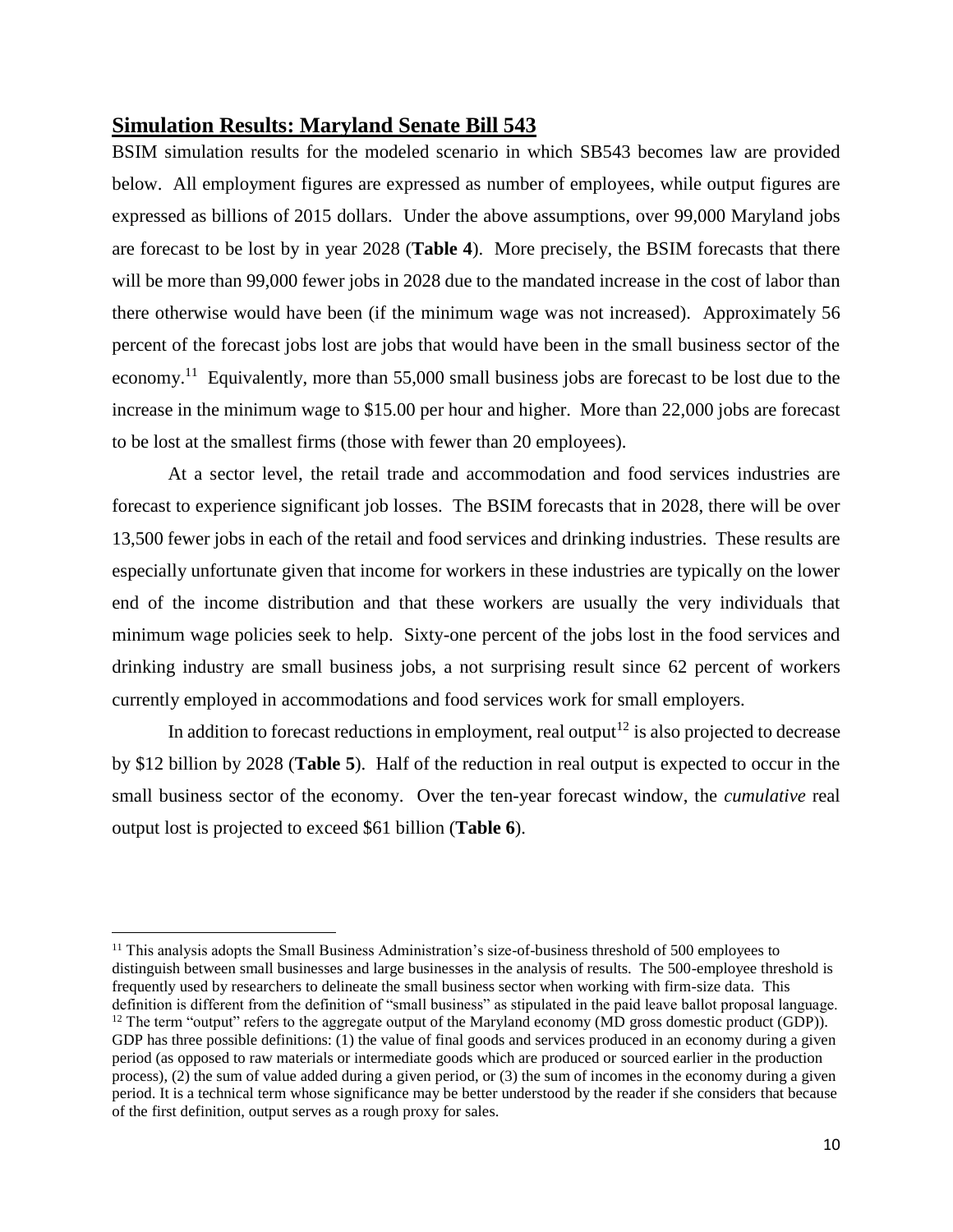|                  |          |          |           |           |           |           |           |           |           |           | Percent<br>of   |
|------------------|----------|----------|-----------|-----------|-----------|-----------|-----------|-----------|-----------|-----------|-----------------|
| <b>Firm Size</b> | 2019     | 2020     | 2021      | 2022      | 2023      | 2024      | 2025      | 2026      | 2027      | 2028      | Total<br>(2028) |
| $1 - 4$          |          |          |           |           |           |           |           |           |           |           |                 |
| <b>Employees</b> | $-437$   | $-1,026$ | $-1,763$  | $-2,584$  | $-3,460$  | $-4,275$  | $-5,003$  | $-5,644$  | $-6,167$  | $-6,597$  | 6.7%            |
| $5-9$            |          |          |           |           |           |           |           |           |           |           |                 |
| <b>Employees</b> | $-434$   | $-1,029$ | $-1,797$  | $-2,669$  | $-3,613$  | $-4,485$  | $-5,260$  | $-5,942$  | $-6,497$  | $-6,953$  | 7.0%            |
| $10-19$          |          |          |           |           |           |           |           |           |           |           |                 |
| <b>Employees</b> | $-552$   | $-1,307$ | $-2,284$  | $-3,398$  | $-4,605$  | $-5,721$  | $-6,717$  | $-7,592$  | $-8,306$  | $-8,892$  | 9.0%            |
| 20-99            |          |          |           |           |           |           |           |           |           |           |                 |
| <b>Employees</b> | $-1,068$ | $-2,610$ | $-4,701$  | $-7,162$  | $-9,879$  | $-12,426$ | $-14,719$ | $-16,743$ | $-18,395$ | $-19,755$ | 19.9%           |
| 100-499          |          |          |           |           |           |           |           |           |           |           |                 |
| <b>Employees</b> | $-632$   | $-1,638$ | $-3,035$  | $-4,709$  | $-6,571$  | $-8,345$  | $-9,952$  | $-11,367$ | $-12,525$ | $-13,478$ | 13.6%           |
| $500 +$          |          |          |           |           |           |           |           |           |           |           |                 |
| <b>Employees</b> | $-2,629$ | $-6,546$ | $-11,565$ | $-17,216$ | $-23,252$ | $-28,714$ | $-33,453$ | $-37,533$ | $-40,819$ | $-43,522$ | 43.9%           |
| < 20             |          |          |           |           |           |           |           |           |           |           |                 |
| <b>Employees</b> | $-1,422$ | $-3,362$ | $-5,843$  | $-8,651$  | $-11,678$ | $-14,480$ | $-16,980$ | $-19,178$ | $-20,969$ | $-22,442$ | 22.6%           |
| < 100            |          |          |           |           |           |           |           |           |           |           |                 |
| <b>Employees</b> | $-2,489$ | $-5,972$ | $-10,545$ | $-15,813$ | $-21,557$ | $-26,906$ | $-31,699$ | $-35,921$ | $-39,364$ | $-42,197$ | 42.5%           |
| < 500            |          |          |           |           |           |           |           |           |           |           |                 |
| <b>Employees</b> | $-3,122$ | $-7,610$ | $-13,580$ | $-20,522$ | $-28,128$ | $-35,251$ | $-41,651$ | $-47,288$ | $-51,889$ | $-55,674$ | 56.1%           |
| <b>All Firms</b> | $-5,750$ | -14,156  | $-25,145$ | $-37,738$ | -51,380   | -63,966   | -75,104   | -84,821   | -92,708   | -99,197   | 100.0%          |

**Table 4: Employment Difference from Baseline (No. of Employees) Under Senate Bill 543, 2% Inflation**

**Table 5: Real Output Difference from Baseline (Billions of 2015 Dollars) Under Senate Bill 543, 2% Inflation**

|                  |             |             |             |             |             |             |             |             |              |             | Percent<br>of Total |
|------------------|-------------|-------------|-------------|-------------|-------------|-------------|-------------|-------------|--------------|-------------|---------------------|
| <b>Firm Size</b> | 2019        | 2020        | 2021        | 2022        | 2023        | 2024        | 2025        | 2026        | 2027         | 2028        | (2028)              |
| $1-4$            |             |             |             |             |             |             |             |             |              |             |                     |
| Employees        | $-$0.017$   | $-$ \$0.053 | $-$0.107$   | $-$0.177$   | $-$0.258$   | $-$ \$0.342 | $-$0.424$   | $-$0.498$   | $-$0.561$    | $-$ \$0.615 | 5.1%                |
| $5-9$            |             |             |             |             |             |             |             |             |              |             |                     |
| <b>Employees</b> | $-$0.021$   | $-$ \$0.061 | $-$ \$0.121 | $-$0.199$   | $-$ \$0.288 | $-$0.379$   | $-$ \$0.466 | $-$0.544$   | $-$ \$0.611  | $-$ \$0.668 | 5.6%                |
| $10-19$          |             |             |             |             |             |             |             |             |              |             |                     |
| Employees        | $-$0.028$   | $-$ \$0.081 | $-$ \$0.161 | $-$ \$0.263 | $-$0.380$   | $-$ \$0.499 | $-$ \$0.613 | $-$0.716$   | $-$ \$0.803  | $-$ \$0.877 | 7.3%                |
| 20-99            |             |             |             |             |             |             |             |             |              |             |                     |
| <b>Employees</b> | $-$ \$0.063 | $-$ \$0.191 | $-$0.388$   | $-$0.644$   | $-$0.939$   | $-$1.240$   | $-$1.528$   | $-$1.787$   | $-$ \$2.007  | $-$ \$2.194 | 18.3%               |
| 100-499          |             |             |             |             |             |             |             |             |              |             |                     |
| <b>Employees</b> | $-$ \$0.045 | $-$ \$0.146 | $-$0.300$   | $-$ \$0.500 | $-$ \$0.731 | $-$ \$0.966 | $-$1.189$   | $-$1.389$   | $-$1.558$    | $-$1.701$   | 14.2%               |
| $500 +$          |             |             |             |             |             |             |             |             |              |             |                     |
| <b>Employees</b> | $-$0.247$   | $-$ \$0.698 | $-$1.314$   | $-$ \$2.055 | $-$ \$2.871 | $-$ \$3.655 | $-$ \$4.365 | $-$ \$4.984 | $-$ \$5.503  | $-$ \$5.946 | 49.5%               |
| < 20             |             |             |             |             |             |             |             |             |              |             |                     |
| <b>Employees</b> | $-$0.066$   | $-$ \$0.195 | $-$0.389$   | $-$0.639$   | $-$ \$0.926 | $-$1.220$   | $-$1.503$   | $-$1.758$   | $-$1.975$    | $-$ \$2.160 | 18.0%               |
| < 100            |             |             |             |             |             |             |             |             |              |             |                     |
| <b>Employees</b> | $-$ \$0.129 | $-$0.387$   | $-$0.777$   | $-$1.282$   | $-$1.864$   | $-$ \$2.461 | $-$ \$3.031 | $-$ \$3.545 | $-$ \$3.982  | $-$ \$4.353 | 36.3%               |
| < 500            |             |             |             |             |             |             |             |             |              |             |                     |
| <b>Employees</b> | $-$ \$0.175 | $-$ \$0.532 | $-$1.078$   | $-$1.782$   | $-$ \$2.595 | $-$ \$3.427 | $-$ \$4.220 | $-$ \$4.934 | $-$ \$5.540  | $-$ \$6.055 | 50.5%               |
| <b>All Firms</b> | $-$ \$0.422 | $-$1.230$   | -\$2.392    | $-$ \$3.837 | -\$5.466    | -\$7.082    | -\$8.585    | -\$9.918    | $-$ \$11.043 | -\$12.001   | 100.0%              |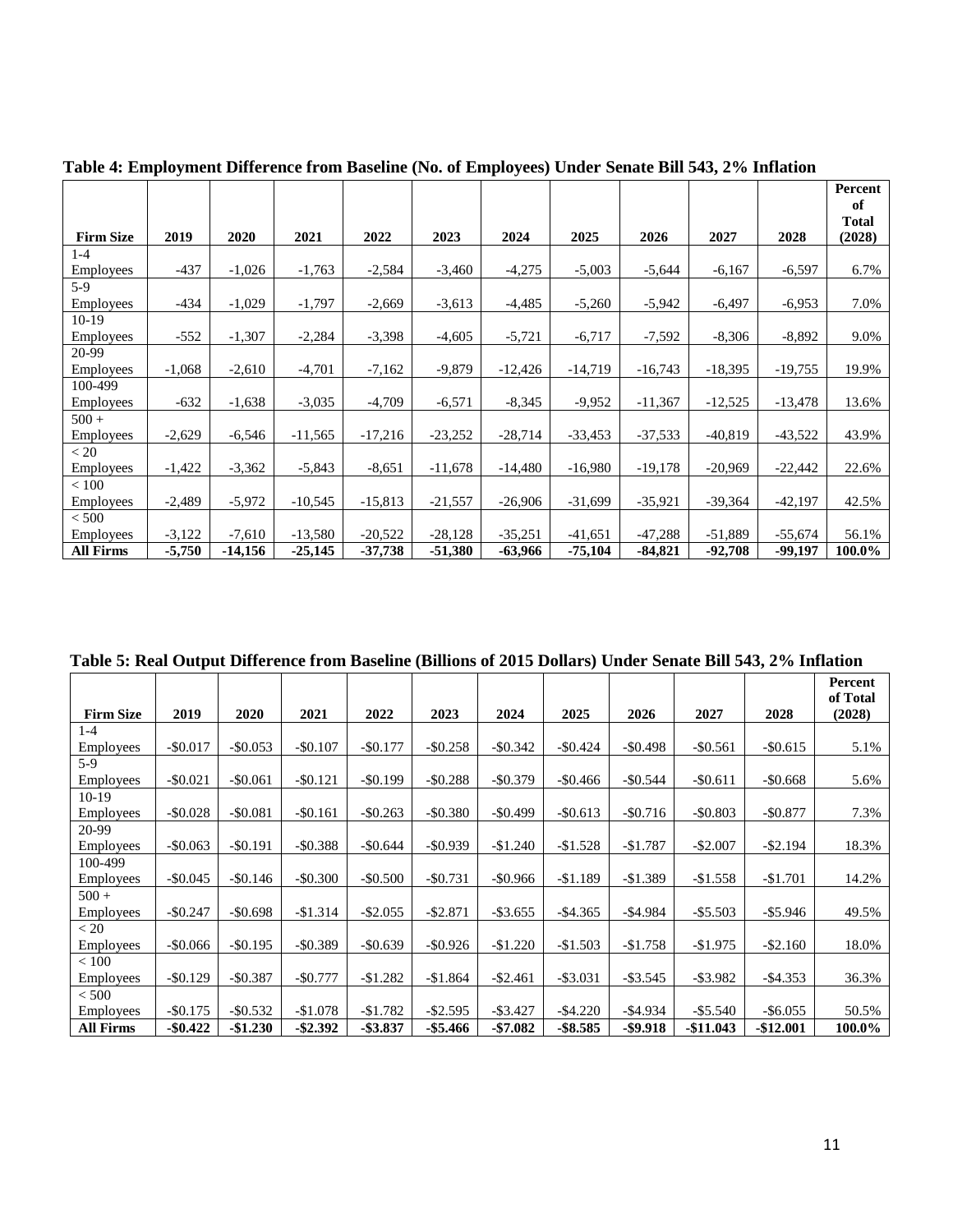|                  |             |             |             |             |             |              |             |              |              |              | Percent<br>of |
|------------------|-------------|-------------|-------------|-------------|-------------|--------------|-------------|--------------|--------------|--------------|---------------|
|                  |             |             |             |             |             |              |             |              |              |              | <b>Total</b>  |
| <b>Firm Size</b> | 2019        | 2020        | 2021        | 2022        | 2023        | 2024         | 2025        | 2026         | 2027         | 2028         | (2028)        |
| $1-4$            |             |             |             |             |             |              |             |              |              |              |               |
| <b>Employees</b> | $-$0.017$   | $-$ \$0.070 | $-$ \$0.177 | $-$ \$0.354 | $-$ \$0.612 | $-$ \$0.954  | $-$1.378$   | $-$1.876$    | $-$2.437$    | $-$ \$3.052  | 4.9%          |
| $5-9$            |             |             |             |             |             |              |             |              |              |              |               |
| Employees        | $-$ \$0.021 | $-$ \$0.082 | $-$ \$0.203 | $-$ \$0.402 | $-$ \$0.690 | $-$1.069$    | $-$1.535$   | $-$ \$2.079  | $-$ \$2.690  | $-$ \$3.358  | 5.4%          |
| $10-19$          |             |             |             |             |             |              |             |              |              |              |               |
| Employees        | $-$0.028$   | $-$ \$0.110 | $-$0.271$   | $-$0.534$   | $-$ \$0.913 | $-$1.413$    | $-$ \$2.026 | $-$ \$2.741  | $-$ \$3.544  | $-$ \$4.421  | 7.1%          |
| 20-99            |             |             |             |             |             |              |             |              |              |              |               |
| Employees        | $-$ \$0.063 | $-$ \$0.255 | $-$ \$0.643 | $-$1.286$   | $-$ \$2.225 | $-$ \$3.466  | $-$ \$4.994 | $-$ \$6.781  | $-$ \$8.788  | $-$10.981$   | 17.7%         |
| 100-499          |             |             |             |             |             |              |             |              |              |              |               |
| Employees        | $-$ \$0.045 | $-$ \$0.191 | $-$ \$0.492 | $-$ \$0.992 | $-$1.722$   | $-$ \$2.688  | $-$ \$3.877 | $-$ \$5.266  | $-$ \$6.824  | $-$ \$8.525  | 13.8%         |
| $500 +$          |             |             |             |             |             |              |             |              |              |              |               |
| Employees        | $-$0.247$   | $-$ \$0.945 | $-$ \$2.260 | $-$ \$4.315 | $- $7.186$  | $-$10.841$   | $-$15.206$  | $-$ \$20.190 | $-$ \$25.693 | $-$ \$31.639 | 51.1%         |
| < 20             |             |             |             |             |             |              |             |              |              |              |               |
| Employees        | $-$0.066$   | $-$0.261$   | $-$0.651$   | $-$1.289$   | $-$ \$2.215 | $-$ \$3.435  | $-$ \$4.938 | $-$ \$6.696  | $-$ \$8.671  | $-$10.831$   | 17.5%         |
| < 100            |             |             |             |             |             |              |             |              |              |              |               |
| Employees        | $-$ \$0.129 | $-$ \$0.516 | $-$1.293$   | $-$ \$2.576 | $-$ \$4.440 | $-$ \$6.901  | $-$ \$9.932 | $-$13.477$   | $-$17.459$   | $-$ \$21.812 | 35.2%         |
| < 500            |             |             |             |             |             |              |             |              |              |              |               |
| Employees        | $-$0.175$   | $-$0.707$   | $-$1.785$   | $-$ \$3.567 | $-$ \$6.162 | $-$ \$9.589  | $-$13.809$  | $-$18.743$   | $-$ \$24.283 | $-$ \$30.338 | 48.9%         |
| <b>All Firms</b> | $-$ \$0.422 | $-$1.652$   | -\$4.045    | $-$7.882$   | -\$13.348   | $-$ \$20.430 | -\$29.015   | -\$38.933    | -\$49.976    | -\$61.977    | 100.0%        |

**Table 6: Cumulative Real Output Difference from Baseline (Billions of 2015 Dollars) Under Senate Bill 543, 2% Inflation**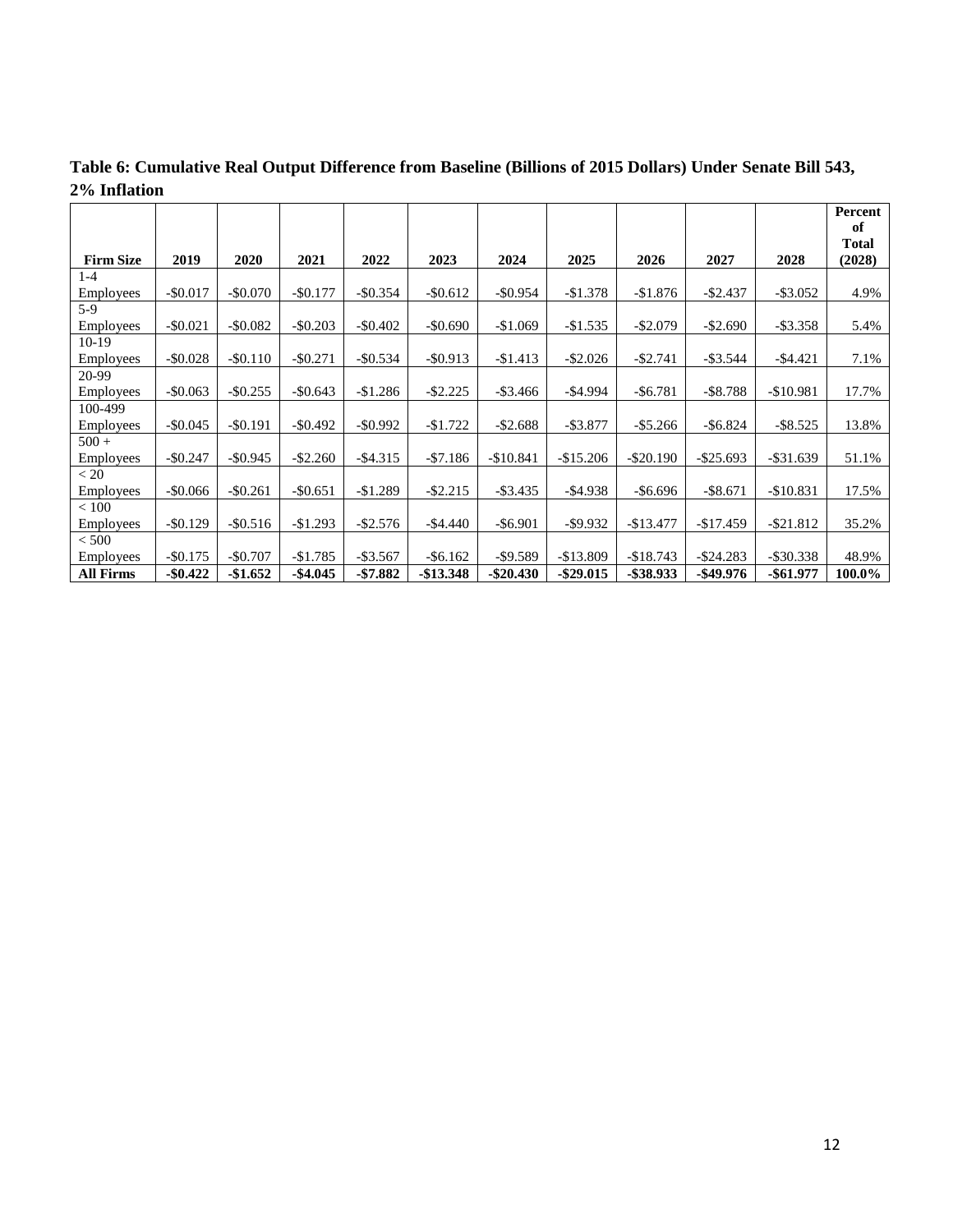

**Figure 1**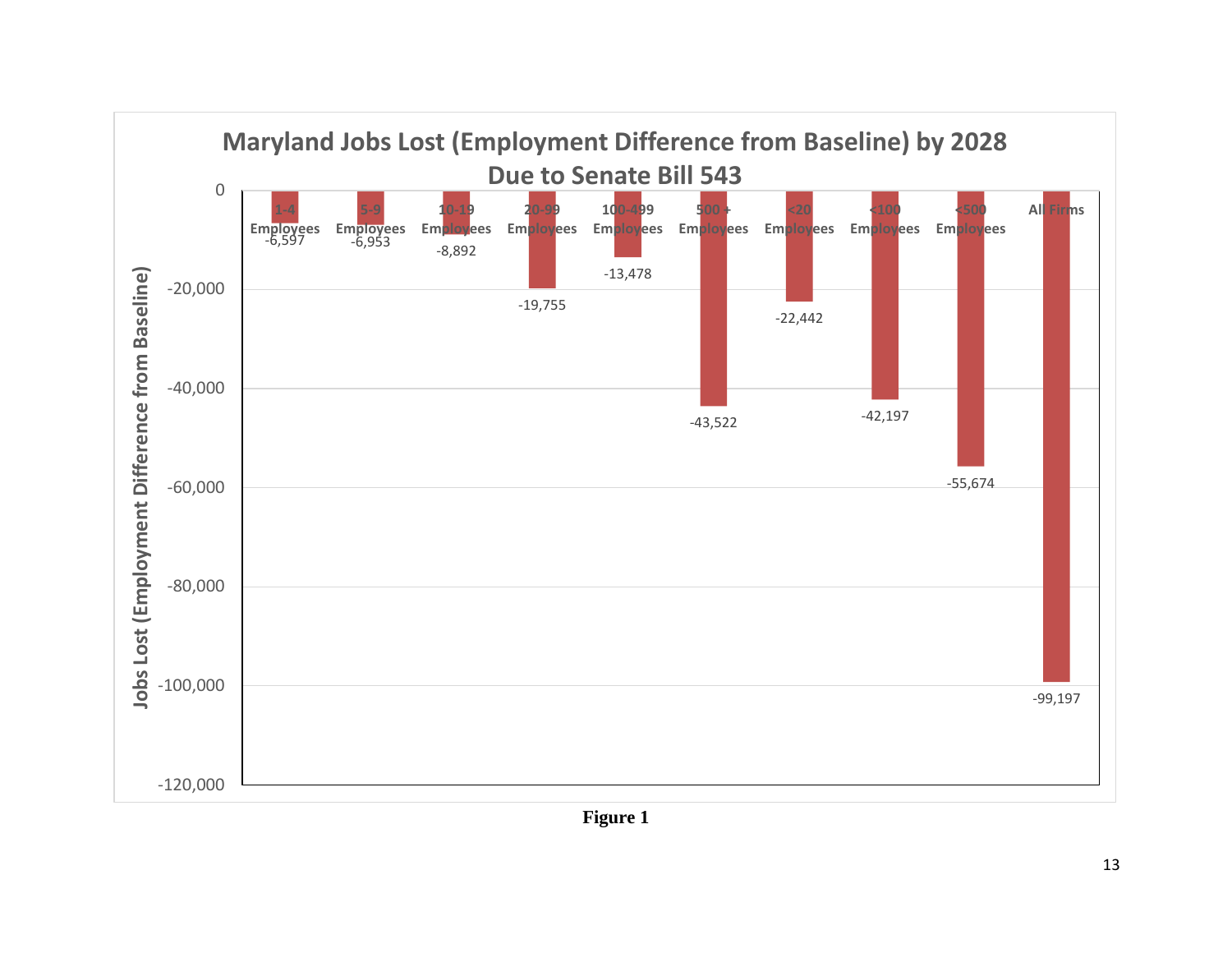

**Figure 2**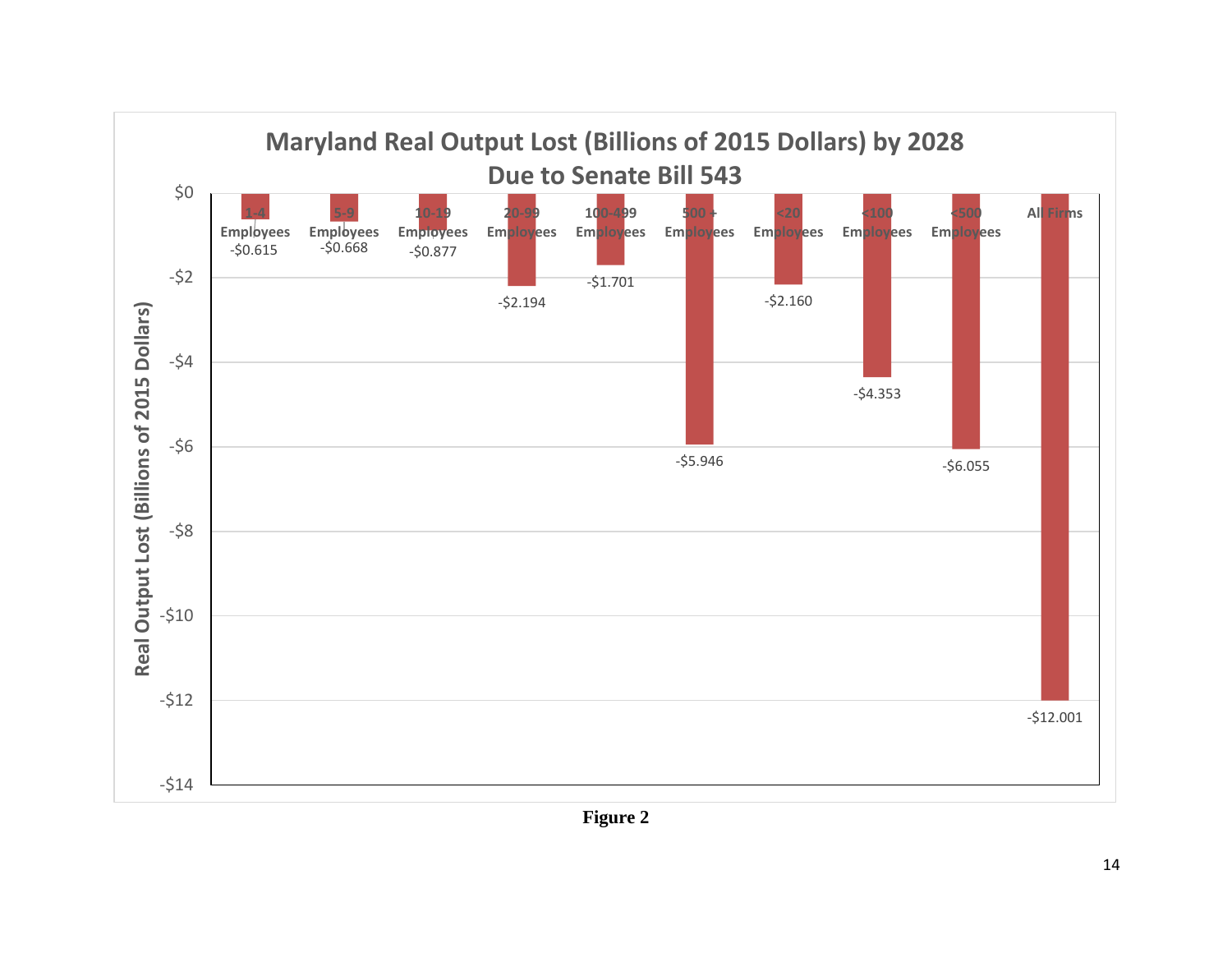

**Figure 3**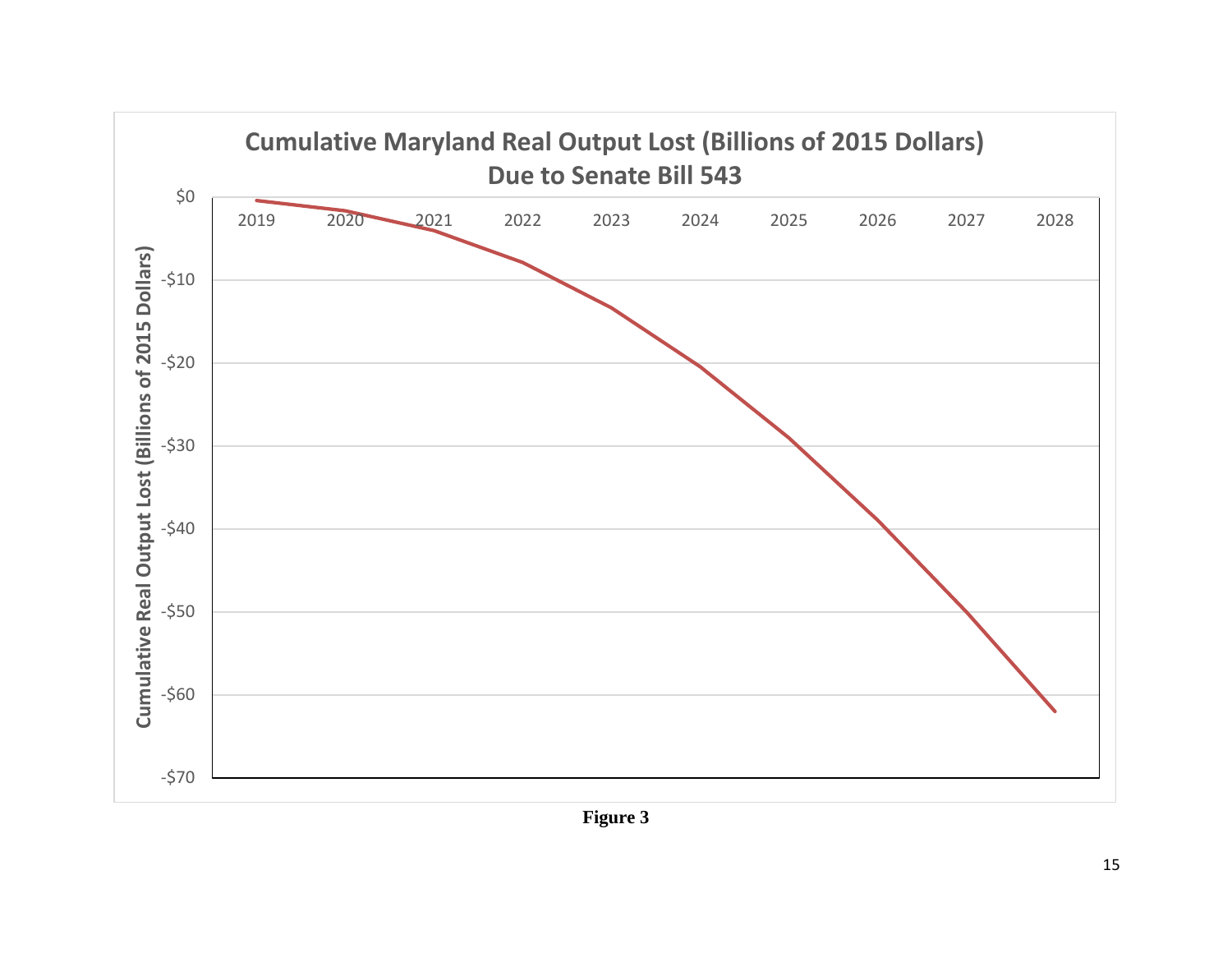## **Appendix: Remarks Concerning Alleged Counterfactual Evidence Regarding Minimum Wage Effects on Employment**

Research on the economic effects of minimum wage policy consists of a rich literature spanning decades. This body of literature includes studies whose results contradict the basic economic principle of the law of demand, suggesting that increases in the minimum wage have no impact on low-wage employment and may even have a modest positive effect. This section discusses two popular studies within this counterfactual literature and notes certain methodological problems which introduce uncertainty with respect to their findings.

A controversial and well-cited study on the minimum wage dating from the mid-1990s is Card and Krueger's investigation of the impact of the April 1, 1992 increase in the New Jersey minimum wage from \$4.25 to \$5.05 per hour.<sup>13</sup> Card and Krueger used a telephone survey to compare the experiences of 410 fast-food restaurants in New Jersey and Pennsylvania—331 in New Jersey and 79 in eastern Pennsylvania—following the increase in New Jersey's minimum wage. The Pennsylvania restaurants included in the survey served as a control group with which New Jersey restaurants (and their experiences) could be compared since, in the authors' opinions, "New Jersey is a relatively small state with an economy that is closely linked to nearby states" and no contemporary increase in Pennsylvania's minimum wage occurred during the time period studied. In summarizing their findings, the authors claim to have found "no evidence that the rise in New Jersey's minimum wage reduced employment at fast-food restaurants in the state." Contrary to conventional wisdom, the authors even found "that the increase in the minimum wage increased employment." In a follow-up study using different data (from the Bureau of Labor Statistics), the authors moderated their conclusion to the following: "The increase in New Jersey's minimum wage probably had no effect on total employment in New Jersey's fast-food industry, and possibly had a small positive effect."<sup>14</sup>

The motivation for Card and Krueger's follow-up study stems from criticism of the methodology employed in the authors' first study. In particular, concerns about noisy measurement, the unit of measure investigated (critics claimed that the study's focus should have been the number of hours worked by employees, not the number of employees itself), and

<sup>&</sup>lt;sup>13</sup> Card, David and Alan B. Krueger, "Minimum Wages and Employment: A Case Study of the Fast-Food Industry in New Jersey and Pennsylvania," The American Economic Review, Vol. 84, No. 4, Sept. 1994, pp. 772-793.

<sup>&</sup>lt;sup>14</sup> Card, David and Alan B. Krueger, "Minimum Wage and Employment: A Case Study of the Fast-Food Industry in New Jersey and Pennsylvania: Reply," The American Economic Review, Vol. 90, No. 5, Dec. 2000, pp. 1397-1420.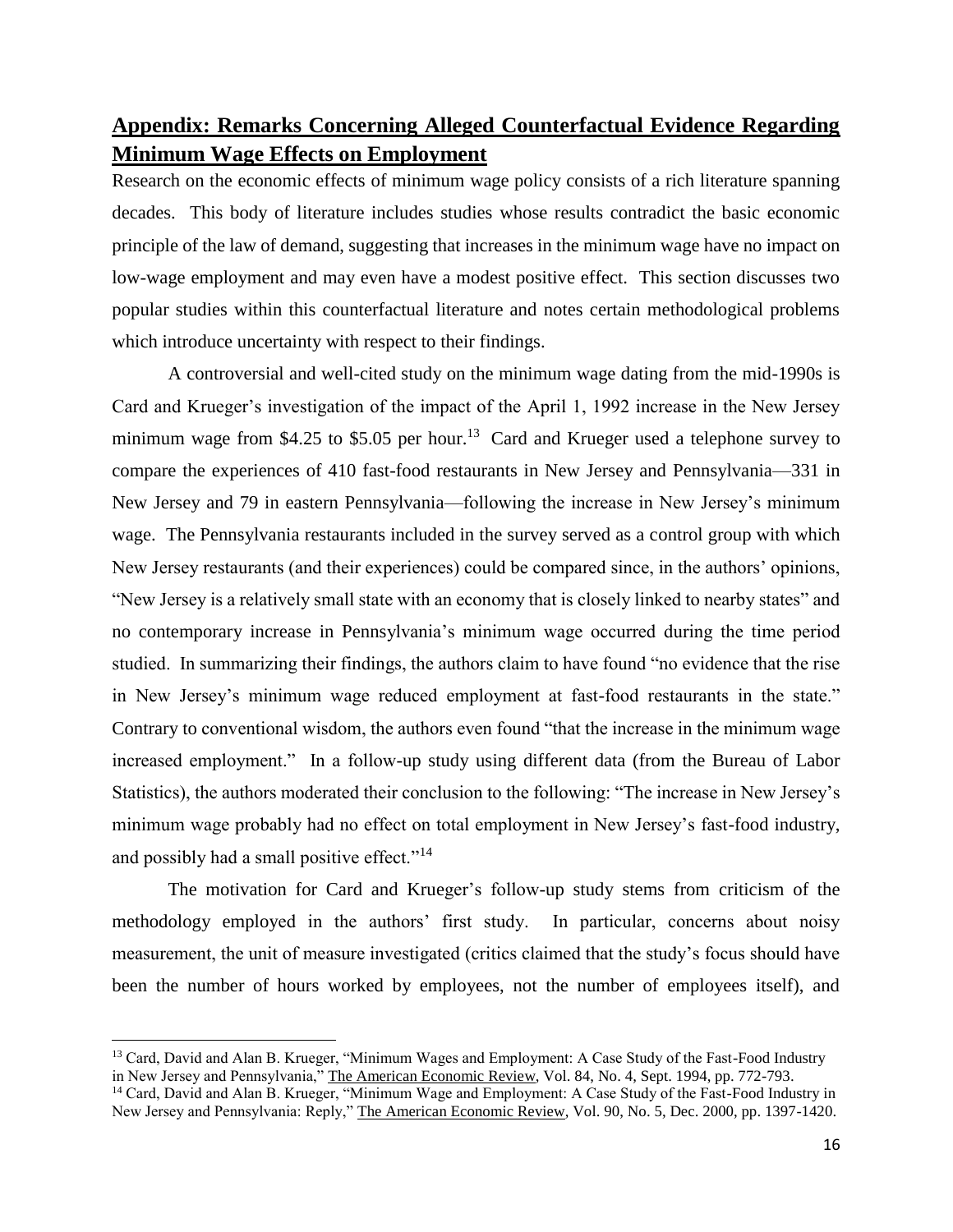inconsistencies between Card and Krueger's data set and actual payroll data from fast-food establishments in New Jersey and Pennsylvania incentivized the authors to perform subsequent research. These points aside, other criticisms can be made about Card and Krueger's analysis. First, the authors focused on a relatively small geographic area. Second, the authors focused on fast-food *chains*, which are not the same as the fast-food *industry*, which is comprised of both chains and an independent sector. The independent sector has been observed to be "much more labour intensive than the chain sector."<sup>15</sup> This being the case, it is entirely possible for the chain sector of the fast-food industry to experience negligible effects due to a minimum wage increase, while the more labor-intensive independent sector (and the industry as a whole) experiences material negative employment effects due to the minimum wage increase. Third, by focusing on the fast-food industry, Card and Krueger leave out a significant subpopulation of the minimum wage workforce (employed outside of the fast-food industry). Fourth, the New Jersey minimum wage became effective two years after the legislation was passed. It is possible, and perhaps even likely, that some of the reaction among employer firms to the legislation occurred before the new minimum wage came into effect. To the extent that the examined time period excluded some employer's reactions to the minimum wage increase, the change in employment measured by Card and Krueger may be biased upward. Fifth, Card and Krueger focused on nationally-known fastfood enterprises rather than a representative sample of all eating establishments. Such a focus could bias results upward, as national chain restaurants may be better able to absorb wage increases than eating establishments in general. If such is the case, national chain restaurants may even gain market share and expand even as the industry as a whole loses employment.

The second study of some popularity which presents counterfactual evidence on the employment effects of minimum wage policy is much more recent. An article by Allegretto, Dube, and Reich (hereby ADR) published in 2011 asserts that minimum wage increases between 1990 and 2009 had essentially zero impact on teen employment (the authors rule out "any but very small disemployment effects").<sup>16</sup> Their results were obtained using a methodology that accounted for the (according to the authors) prior-to-then ignored "heterogeneous employment patterns that are correlated with selectivity among states with minimum wages." By including control variables for

<sup>&</sup>lt;sup>15</sup> Worstall, Tim, "Alan Krueger's Mistake on the Minimum Wage", Forbes, Aug. 31, 2011.

<sup>&</sup>lt;sup>16</sup> Allegretto, Sylvia A., Arindrajit Dube, and Michael Reich, "Do Minimum Wages Really Reduce Teen Employment? Accounting for Heterogeneity and Selectivity in State Panel Data," Industrial Relations, Vol. 50, No. 2, Apr. 2011, pp. 205-240.